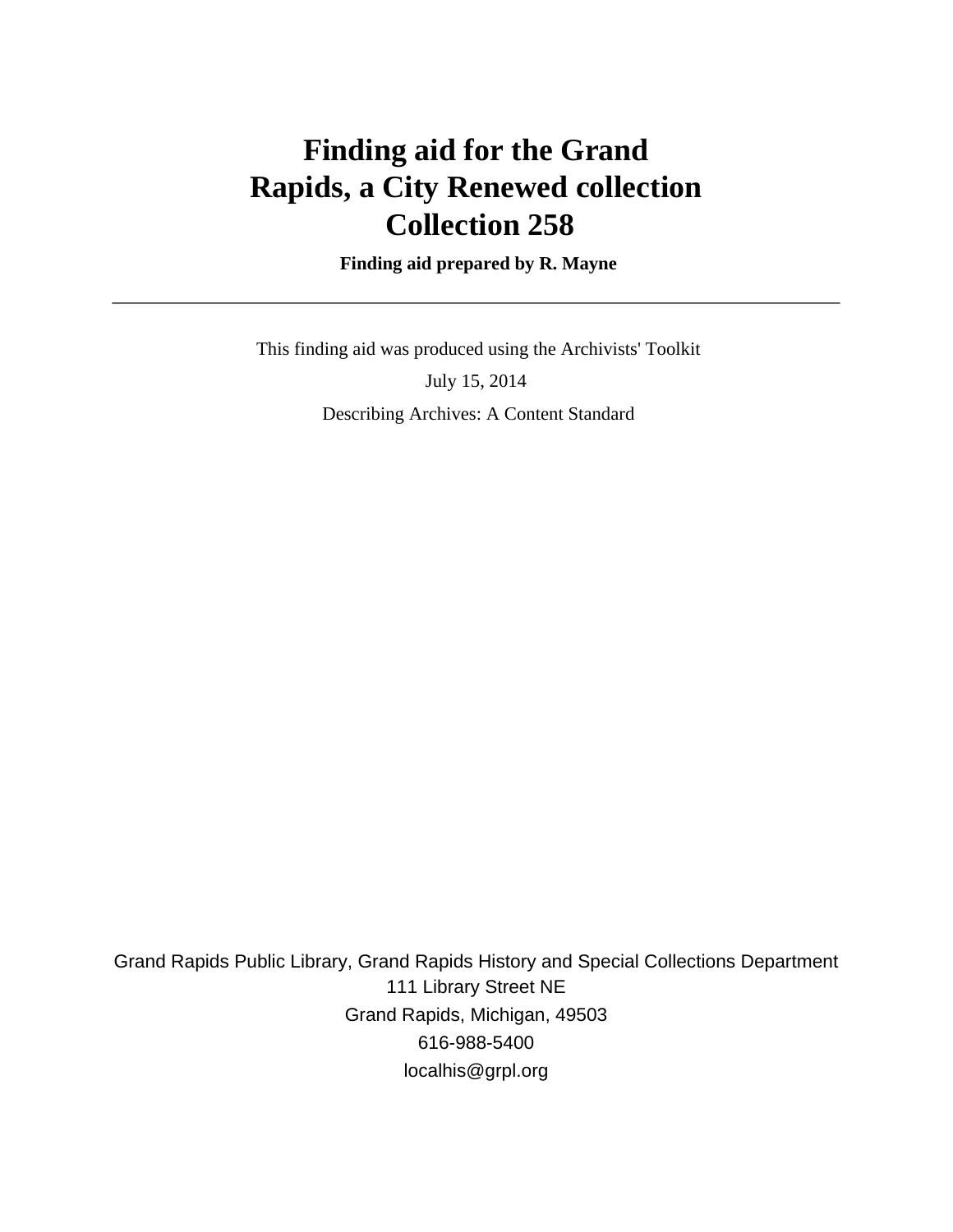# **Table of Contents**

 $\overline{\phantom{a}}$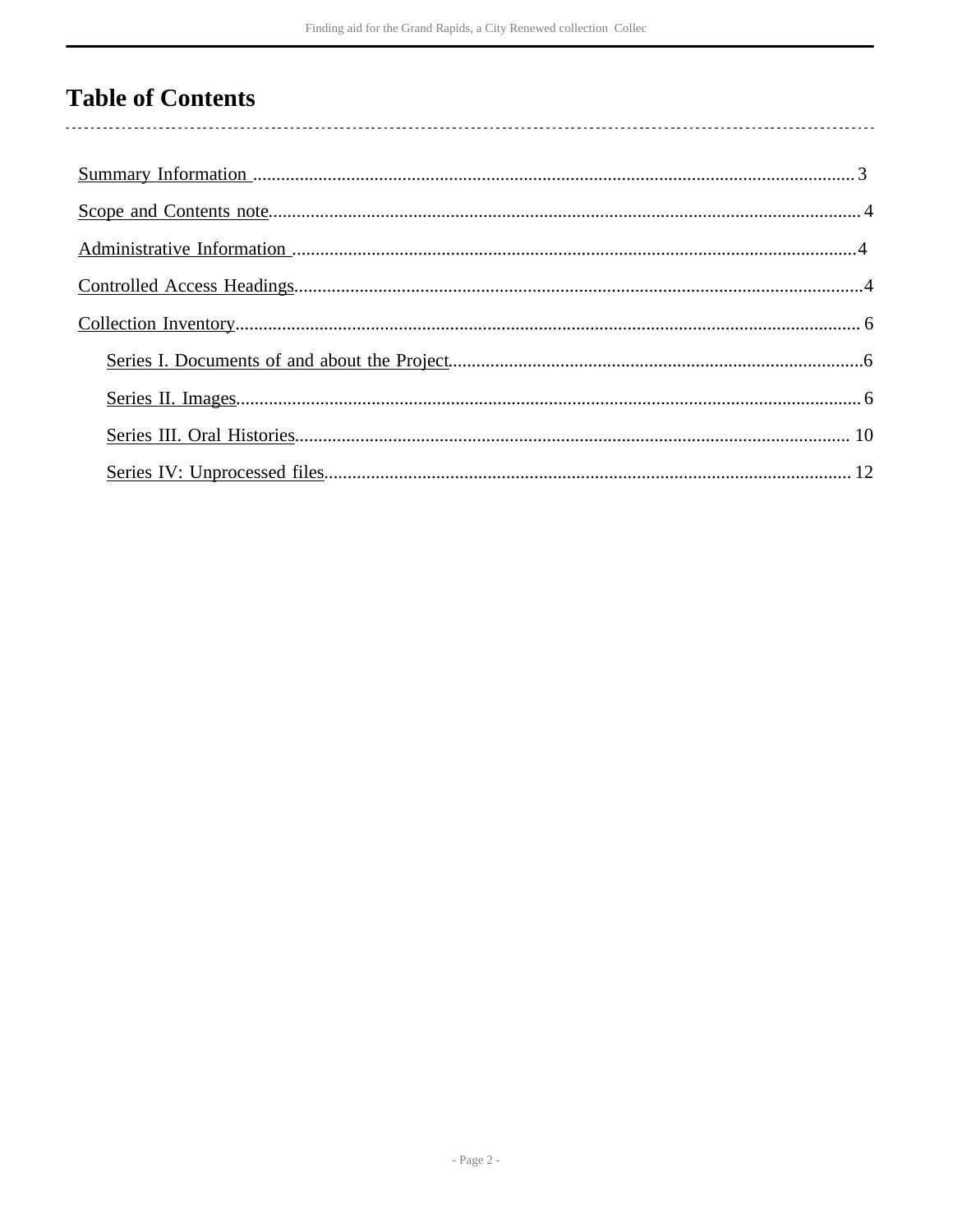# <span id="page-2-0"></span>**Summary Information**

..................................

| <b>Repository</b>       | Grand Rapids Public Library, Grand Rapids History and Special<br><b>Collections Department</b>                                                                                                                                                                                                                      |
|-------------------------|---------------------------------------------------------------------------------------------------------------------------------------------------------------------------------------------------------------------------------------------------------------------------------------------------------------------|
| <b>Creator - Author</b> | Olson, Gordon L                                                                                                                                                                                                                                                                                                     |
| <b>Title</b>            | Grand Rapids, a City Renewed collection                                                                                                                                                                                                                                                                             |
| <b>Date</b>             | no date                                                                                                                                                                                                                                                                                                             |
| <b>Extent</b>           | 6.2 Linear feet 14 boxes                                                                                                                                                                                                                                                                                            |
| Language                | English                                                                                                                                                                                                                                                                                                             |
| <b>Abstract</b>         | Grand Rapids, a city renewed : a history since World War II is a book<br>written by Gordon L. Olson, Grand Rapids City Historian, for the<br>Grand Rapids Historical Commission in 1996. The collection includes<br>photographs used in the publication as well as papers that document the<br>publication process. |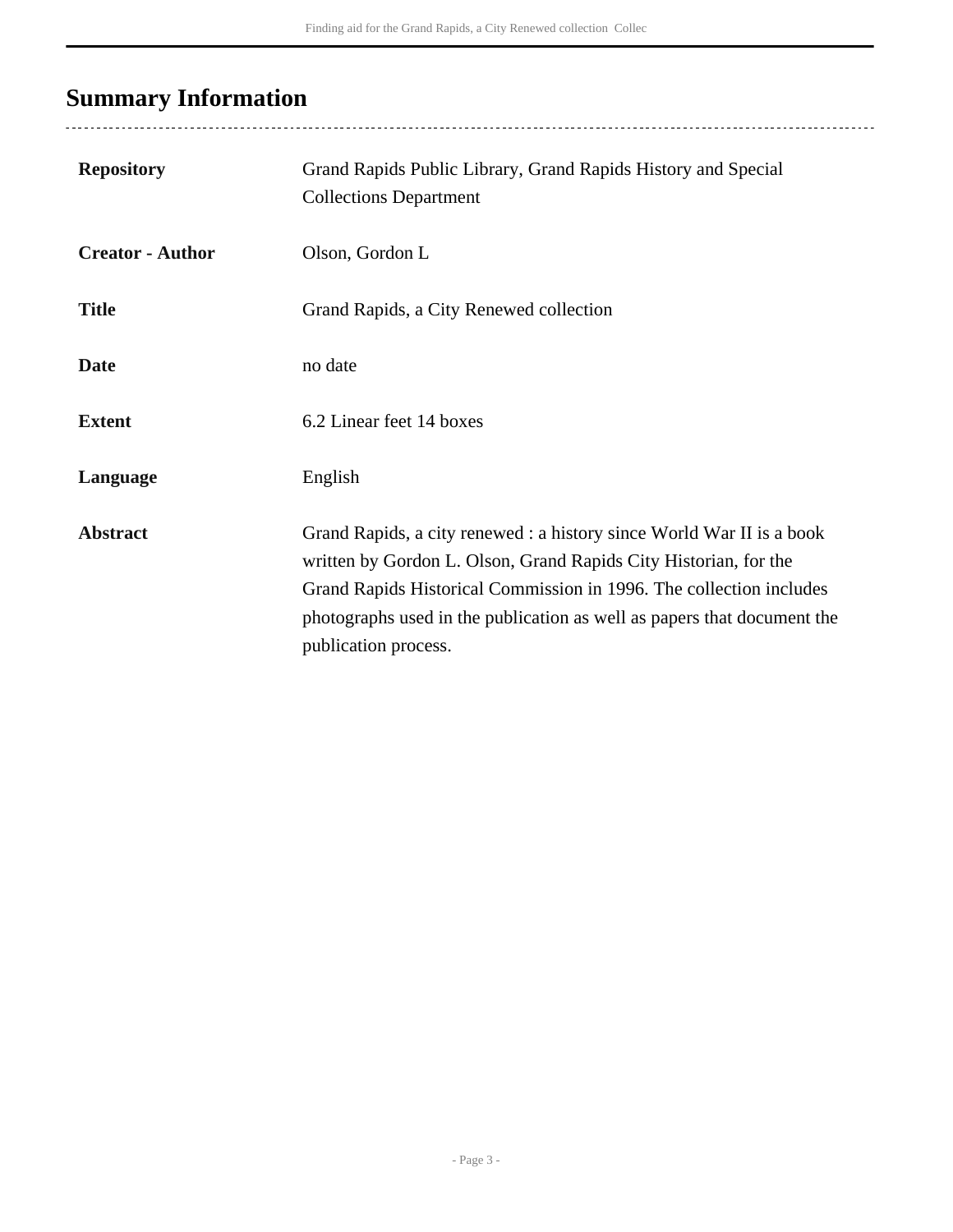## <span id="page-3-0"></span>**Scope and Contents note**

This collection contains working documents and reference images, along with other materials, associated with the preparation of the book, Grand Rapids, a city renewed : a history since World War II.

Copy photographs new to the GRPL Archival collections, gathered for the book, or others copied from existing GRPL collections were already in use before this finding aid was created. It is believed that some items may already have been removed, and may have migrated to other collections, due to the lack of a working inventory, and processing documentation on the actual photo. Many of the photos used in the book are missing from the photographs included in this collection.

The paper files included as part of this collection are low priority for use, and have not yet been processed.

## <span id="page-3-1"></span>**Administrative Information**

#### **Publication Information**

Grand Rapids Public Library, Grand Rapids History and Special Collections Department

#### **Conditions Governing Use note**

Several of the photographs in this collection have "one time use" stamps, which means that the borrower must obtain permission from the donor/owner, before the photo can be used in publications.

### **Immediate Source of Acquisition note**

Gordon Olson and unknown.

### <span id="page-3-2"></span>**Controlled Access Headings**

**Geographic Name(s)**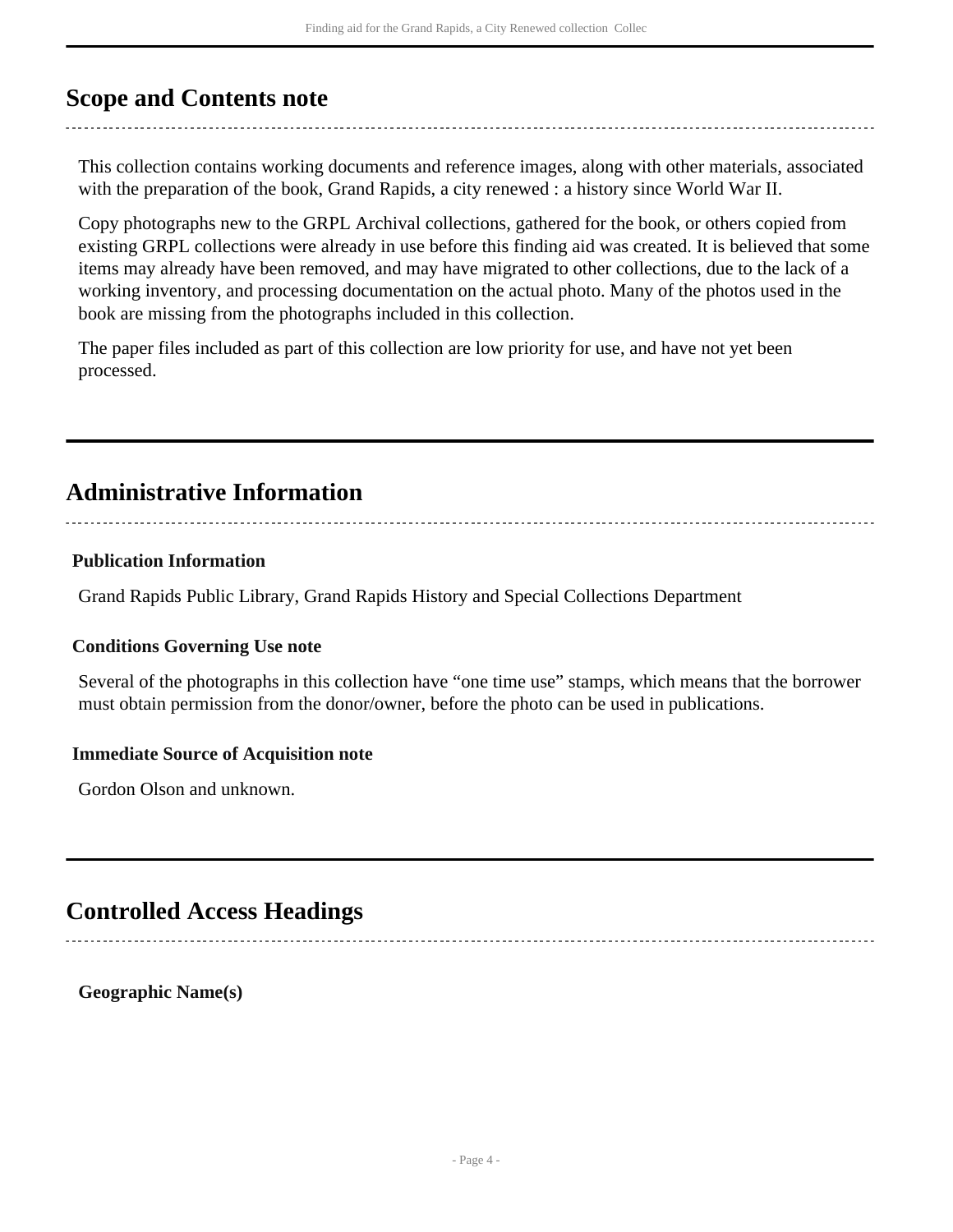• Grand Rapids (Mich.) -- Church history

### **Subject(s)**

• Publications -- Michigan -- Grand Rapids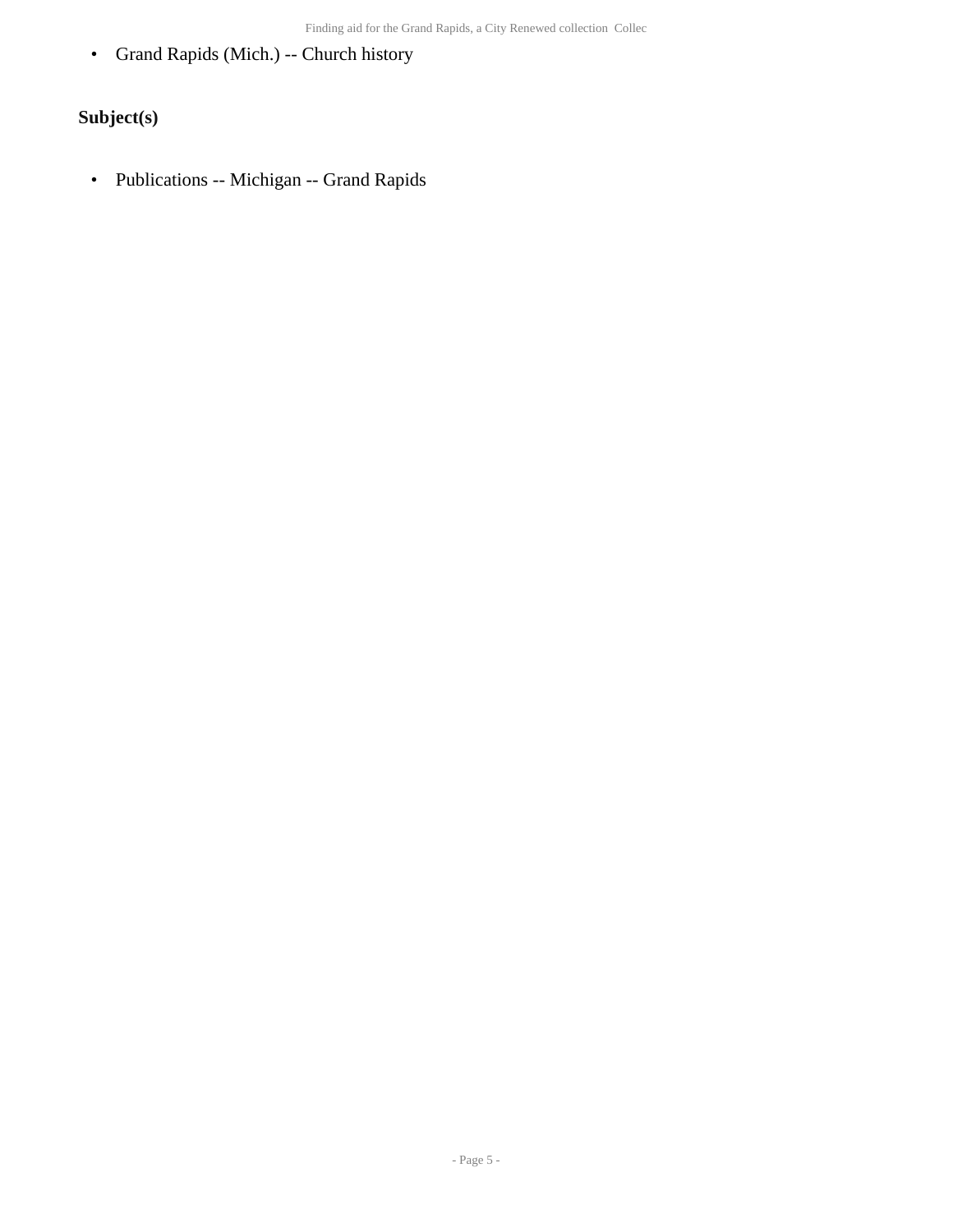### <span id="page-5-0"></span>**Collection Inventory**

<span id="page-5-1"></span>

| Series I. Documents of and about the Project                                                                                                                                                                                       |            |
|------------------------------------------------------------------------------------------------------------------------------------------------------------------------------------------------------------------------------------|------------|
|                                                                                                                                                                                                                                    | <b>Box</b> |
| Program. Nov. 14, 1996. Introducing the completed book. 00. [5298]. 1                                                                                                                                                              | 1          |
| "Mirror of the community: City Historian Releases New Book Documenting Grand<br>Rapids' Phenomenal Economic Renaissance" / Pat Shellenbarger. Nov. 10, 1996. Grand<br>Rapids Press. Proquest print. [Grand Rapids, a City Renewed] |            |

#### <span id="page-5-2"></span>**Series II. Images**

#### **Scope and Contents note**

This series includes real photographs, photocopies of photographs, and other real or photocopied graphic materials gathered for consideration as part of the publication.

#### **Subseries A. Images Used in the Book**

#### **Scope and Contents note**

Photos are arranged by book page number in the Grand Rapids Sampler, where the images is shown. No data after page number means the photo is not available in this collection. In some cases, crossreferences are given to where the photo is located, elsewhere in the GRPL archival collections. Robinson Studio photographs and other photographic copy prints have been returned to their originals collections, with a photocopy for reference in this collection. If the photographic print is a second copy, it has been left in this collection.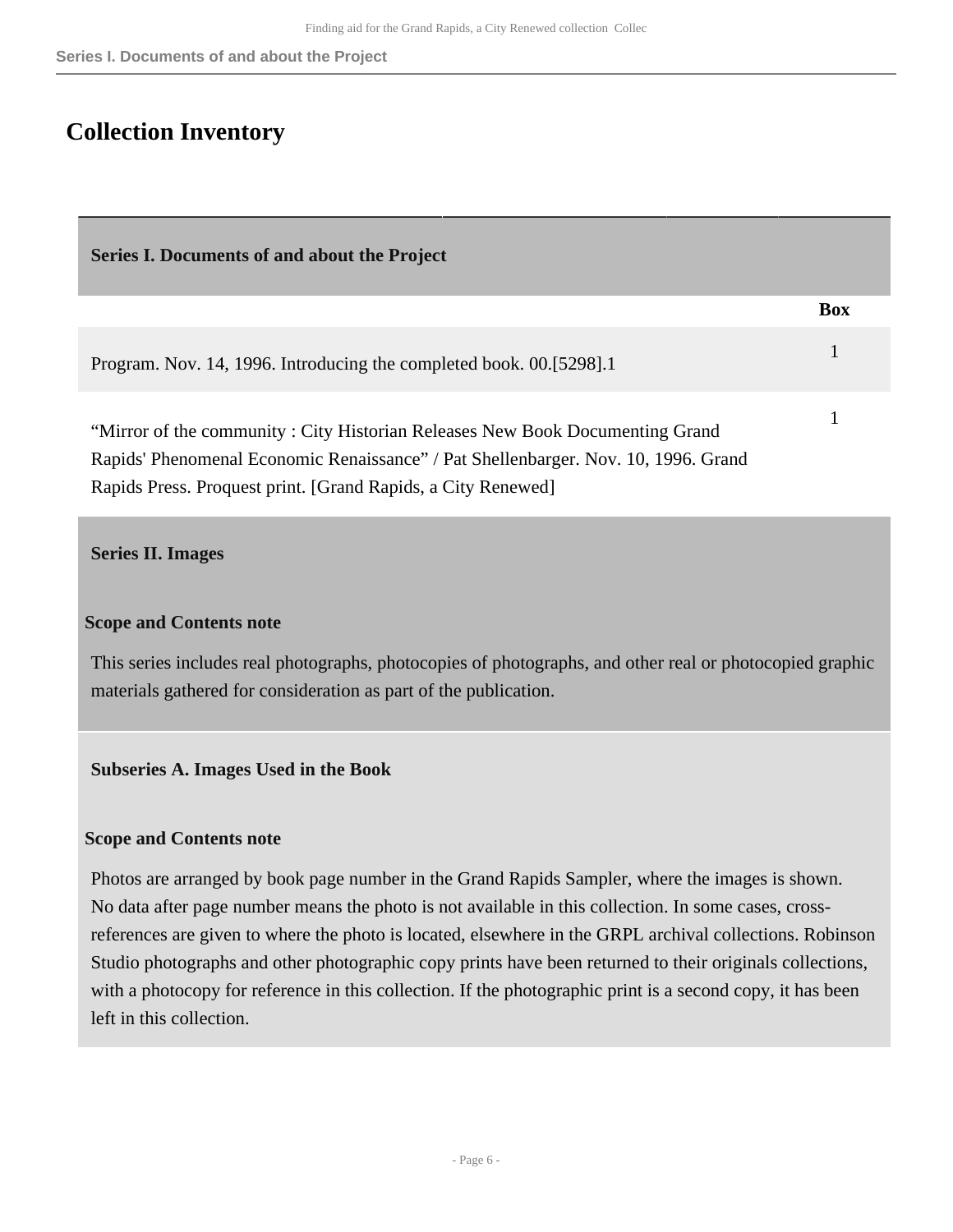REF. 104 Fish Ladder, Copy photo from Coll. 54. Not the image finally used in the book. Used pg. 203 of Sampler.

Photocopies of images used in the book: p. 38B insert, p. 45B, p. 94, p. 102B

|                                                                                                             | <b>Box</b>   | Folder         |
|-------------------------------------------------------------------------------------------------------------|--------------|----------------|
| Medal of Honor Winner Dirk Vlug - left in jeep (125-H018120F)                                               | $\mathbf{1}$ | 1A             |
| B-17 Bomber "Spirit of South High" paid for with \$375,000 raised by<br>South High students. (125-H016061F) | $\mathbf{1}$ | 2A             |
| All-metal Lustron Home on Breton SE, ca. 1940s (2 copies) (125-<br>H010525A)                                | $\mathbf{1}$ | $\overline{7}$ |
| Bissell Display (125-C003982)                                                                               | $\mathbf{1}$ | <b>9A</b>      |
| 100 G.R. men called to Korea, Co. D, 8th Infantry Battalion, U.S. Marine<br>Corps. (#2958)                  | $\mathbf{1}$ | 13B            |
| Citizen's Action Rally (125-H003192B)                                                                       | $\mathbf{1}$ | 15A            |
| Bee Hive Drive-in, S. Division, ca. 1950S (125-E0177A)                                                      | $\mathbf{1}$ | 21A            |
| <b>GRAND RAPIDS PRESS PHOTO [Traffic scene]</b>                                                             | $\mathbf{1}$ | 23             |
| Natural gas pipelines, late 1950s. (125-C022992D?)                                                          | $\mathbf{1}$ | 24B            |
| Paul Goebel, Stanley Davis, Leland D. Phelps, signing of 1958 Law Day<br>proclamation. (125-H006536B)       | $\mathbf{1}$ | 32             |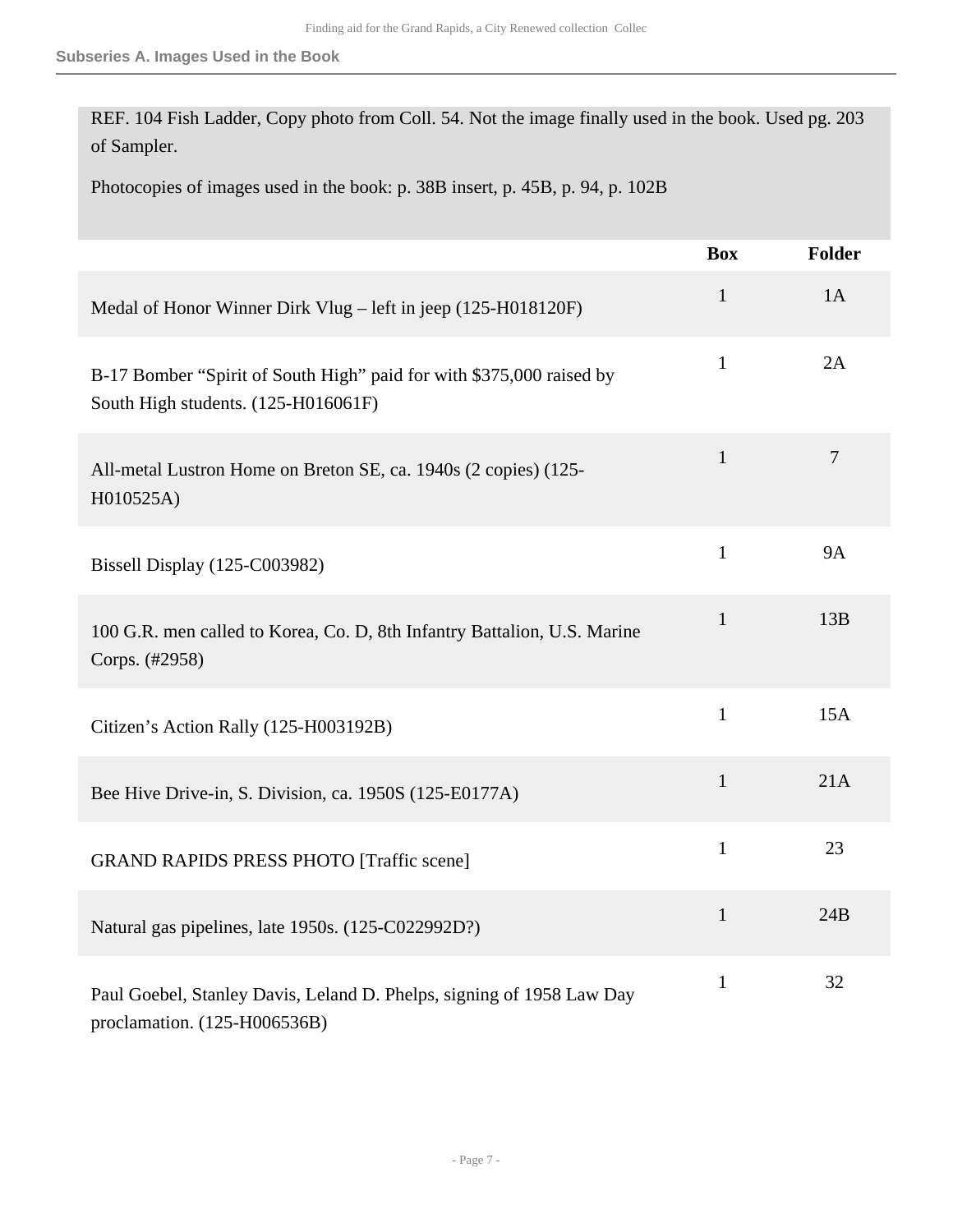| Dorothy Judd, Citizen's Action Rally, May 12, 1949 (125-H003192A)                                                             | 1            | 32  |
|-------------------------------------------------------------------------------------------------------------------------------|--------------|-----|
| East Grand Rapids Mayor John Collins walking (125-H003458A)                                                                   | 1            | 36  |
| Image misidentified as Paul Phillips!(125-H002033B)                                                                           | 1            | 48A |
| GRAND RAPIDS PRESS PHOTO> Sam Triplett, Joe Lee, and J.E.<br>Adams. Established integrated development Auburn Hill, ca. 1935. | $\mathbf{1}$ | 207 |
| GRAND RAPIDS PRESS PHOTO> Standoffs between police and<br>residents. Jefferson Ave. between Logan and Franklin, July 1967.    | 1            | 207 |
| GRAND RAPIDS PRESS PHOTO> Grand Rapids NAACP Pres. 1976<br>Gene Proctor. Head, Baxter Community Center                        | $\mathbf{1}$ | 54B |
| GRAND RAPIDS PRESS PHOTO> May Seadorf of Seadorf Plumbing<br>and Heating, first licensed woman plumber in Michigan, 1978.     | $\mathbf{1}$ | 82c |
| GRAND RAPIDS PRESS PHOTO> Rogers Dept. Store. Hy and Great<br>Berkowitz began 1955. Christmas shopping day for the disabled.  | 1            | 83A |
| GRAND RAPIDS PRESS PHOTO> Frank Thomas and Wilson Tate,<br>Madison Square Shopping Mall grocery                               |              | 83B |
| GRAND RAPIDS PRESS PHOTO> Grand Valley State University,<br>Eberhard Center, viewed from West side. May 19, 1991.             | $\mathbf{1}$ | 87  |

**Collection**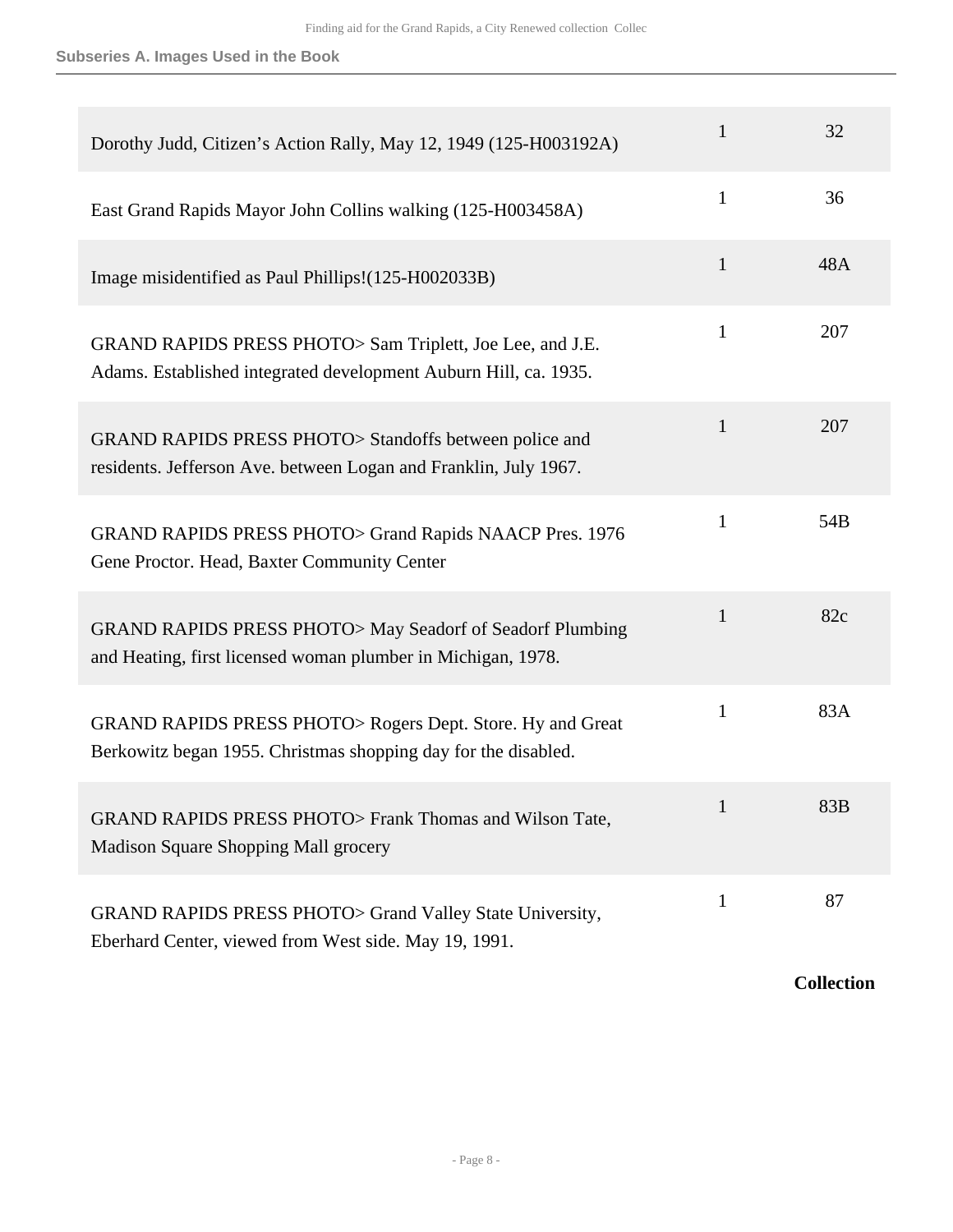| GRAND RAPIDS PRESS PHOTO> Grand Center community leaders, Oct. 12, 1980.                                                                                               |              | 224    |
|------------------------------------------------------------------------------------------------------------------------------------------------------------------------|--------------|--------|
|                                                                                                                                                                        | <b>Box</b>   | Folder |
| GRAND RAPIDS PRESS PHOTO > Pres. Ronald Reagan and Nancy<br>Reagan, with Pres. Gerald Ford and Betty Ford. Sept. 18, 1981. (2 copies,<br>both one time use from Press) | $\mathbf{1}$ | 104A   |
| GRAND RAPIDS PRESS PHOTO> Joseph Kinnebrew's Fish Ladder,<br>Jan. 2, 1975.                                                                                             | 1            | 177B   |
| <b>GRAND RAPIDS PRESS PHOTO&gt; Grey Meyer. Old Kent River Bank</b><br>Run, May 8, 1987.                                                                               | $\mathbf{1}$ | 111    |
| GRAND RAPIDS PRESS PHOTO > Loc Huu Nguyen. Vietnamese, Oct.<br>3, 1985.                                                                                                | 1            | 117B   |
| GRAND RAPIDS PRESS PHOTO> Mike and Isabel Navarro, June 14,<br>1990. Hispanic?                                                                                         | $\mathbf{1}$ | 118    |
| GRAND RAPIDS PRESS PHOTO> Helen Hillman, Maury Francis, and<br>Shirley Francis, July 4, 1980. Native American.                                                         | $\mathbf{1}$ | 119B   |
| Subseries B. Images not used in the book                                                                                                                               |              |        |
| <b>Scope and Contents note</b>                                                                                                                                         |              |        |
| Photographs.                                                                                                                                                           |              |        |
| REF: Copy photo of neg. 3985. Globe Printing Co., etc. NOT USED IN BOOK.                                                                                               |              |        |
| REF: Copy photo of #3984, Hardware Supply Co. NOT used in the book.                                                                                                    |              |        |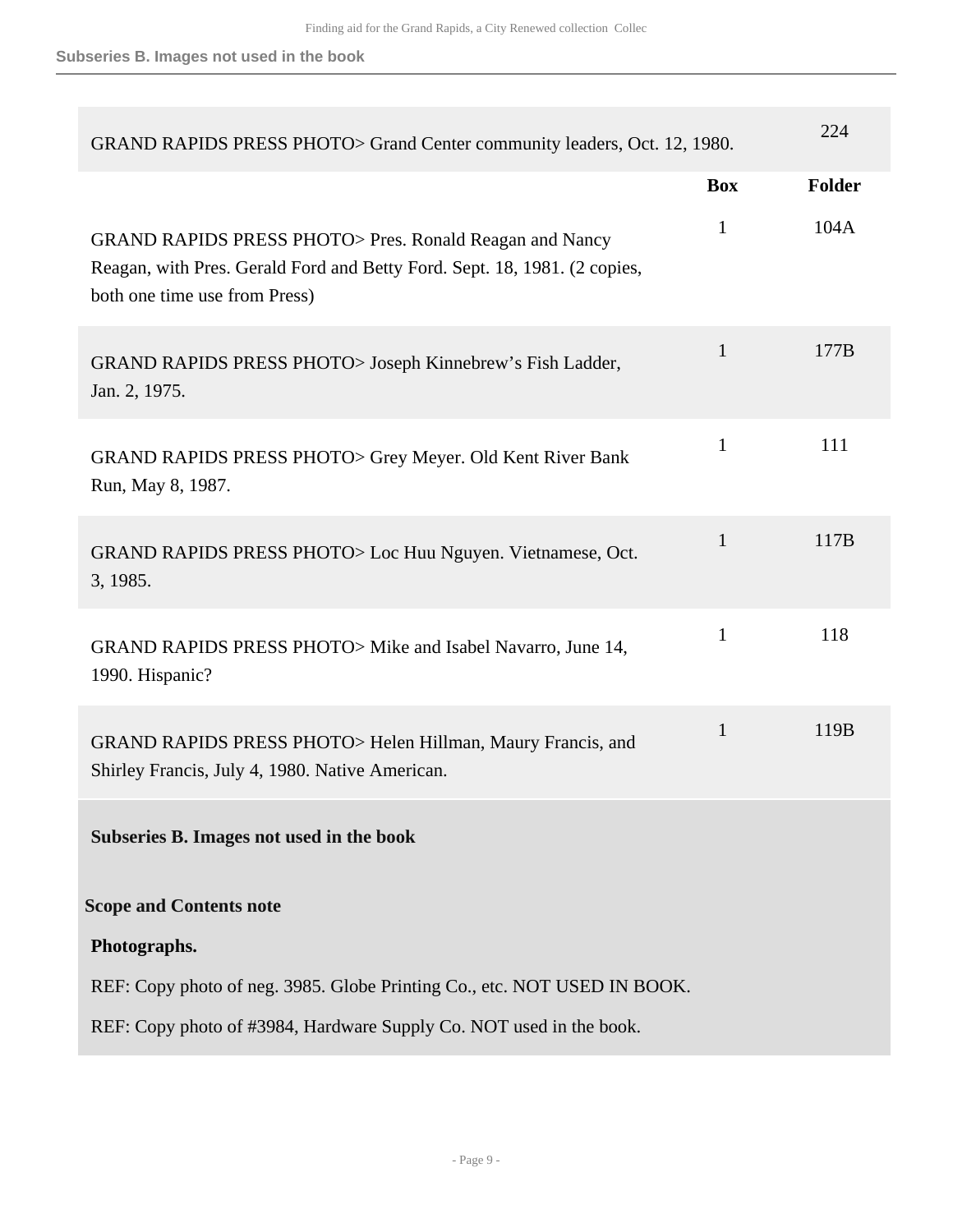REF: [Festival 1988]. "Planning Dept." photo. Image not used in the book. La Grande Vitesse is top right.

#### **Photocopies of image not used in the book.**

125-934-23 later image

100-1-7, 2 images, Beltline and malls

54-9-12

46-21-196, 3 images, bird's eye + streetscape with Housemans + Streetscene near Woolworth's.

125-E0649

46-22A-221, 3 images, aerial and 2 building

125-934-23

#### **Subseries C. Slide Presentation**

#### **Scope and Contents note**

See the Archivist for accession to a separate unprocessed collection of slides.

|                                    | <b>Box</b> |
|------------------------------------|------------|
| Olson Slide Show Script. 59 image. |            |
| <b>Series III. Oral Histories</b>  |            |

### <span id="page-9-0"></span>**Scope and Contents note**

 $D =$  Computer disk.

Additional Diskettes: Dirk Vlug, 11/28/1993; Chamber Project, Miller Kelly INTV; R. Tierney, Smiths Industry; Sidebars? Interurb …; Sidebars – blue label; Sidebars – All American …; ACKnow/Biblio/ Caption5…; Photo.COC/Patrons.COC …; City Renewed Bios; Chamber book/Chapters/Reports/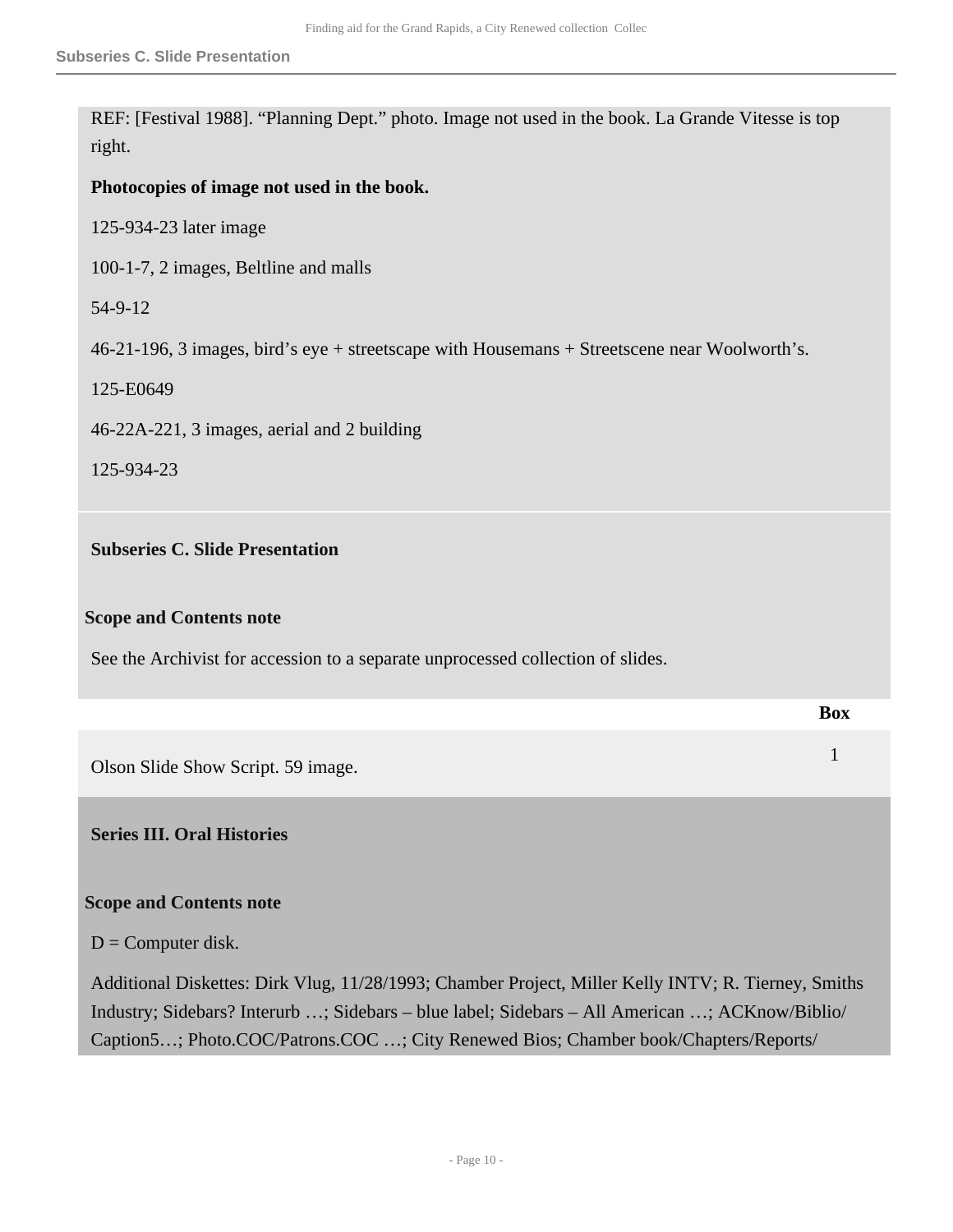| Correspondence; HOFBIOS.COC/CHAPT1-5.COC; City Renewed. Chapters, Sidebars, Captions;<br>Chamber Book, Interviews; Coc, Ch.5/; Index WP |                |
|-----------------------------------------------------------------------------------------------------------------------------------------|----------------|
| Audio Tapes and computer cassettes 12/27/2000                                                                                           |                |
|                                                                                                                                         | <b>Box</b>     |
| T1 Jack Steketee, $12/1/1993$ . + copy + D                                                                                              | $\overline{2}$ |
| T2 James Sebastian, $12/8/1993 + \text{copy} + D$                                                                                       | $\overline{2}$ |
| T3 Thomas Steel, $12/2/1993 + copy + D w$ .                                                                                             | $\overline{2}$ |
| T4 Clarence "Clare" Zylstra, $12/6/1993 + \text{copy} + D$                                                                              | $\overline{2}$ |
| T5 Harry Marshall, $12/1/1993 + \text{copy} + D$ w Steel                                                                                | $\overline{2}$ |
| T6 James Patterson, $12/6/1993 + \text{copy} + D$                                                                                       | $\overline{2}$ |
| T7 William Edison, $12/22/1993 + copy + D$                                                                                              | $\overline{2}$ |
| T8 Jack Chaille, Horace Barton $(2 \text{ tapes}) \text{ n.d.} + \text{D}$                                                              | $\overline{2}$ |
| T9 Robert Friend, 1/6/1994                                                                                                              | $\overline{2}$ |
| T10 Ernest Miller, Gary Kelly n.d. + copy + See below                                                                                   | $\overline{2}$ |
| T11 Fred Keller, $12/21/1993 + copy + D$                                                                                                | $\overline{2}$ |